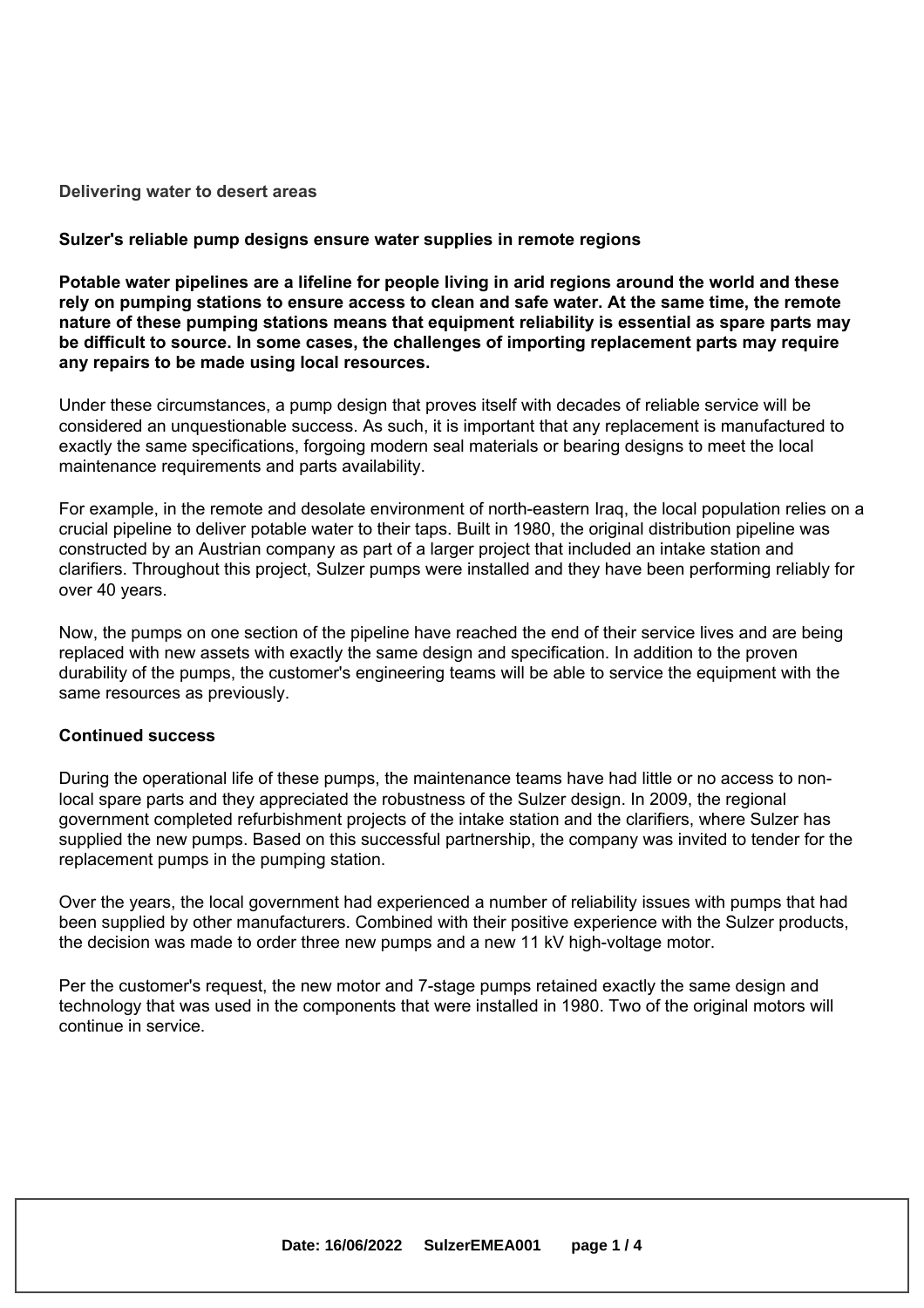Mahmood Al Muhur, working for Sulzer in Iraq, explains: "In most situations like this, the new pumps would be fitted with design improvements, such as Teflon bearings, but in this case the specifications have been kept exactly the same to meet the operator's requirements. Brass bearings and shaft sealing materials have been retained as per the 1980s specifications."

#### **Simple installation**

As part of the contract, the customer sent representatives to Sulzer's manufacturing plant in Spain, where they witnessed the operational testing of the pumps. Once complete, the pumps were shipped to Iraq, where they were installed and commissioned. This process was very straightforward because the dimensions matched those of the legacy pumps and the engineers on site have considerable experience in working with this equipment.

In addition to the new pumps and drive motor, Sulzer also supplied three new couplings and three backstop bearings as part of the project. Based on four decades of real-world experience, they do not anticipate any other parts requirements for the foreseeable future.

Ruud Sillessen, Sales Director for Middle East at Sulzer, concludes: "A reliable supply of potable water is crucial to this region and Sulzer has ensured that the customer received exactly the specification of pump they required. Having demonstrated such excellent reliability, these pumps have proven they can continue to help deliver water to the local people for many years to come."

#### **Image Captions:**

**Image 1:** In the remote and desolate environment of north-eastern Iraq, the local population relies on <sup>a</sup> crucial pipeline to deliver potable water to their taps

**Image 2 <sup>+</sup> 3:** The new motor and 7-stage pumps retained exactly the same design and technology that was used in the components that were installed in 1980

### **About Sulzer:**

Sulzer is <sup>a</sup> global leader in fluid engineering. We specialize in pumping, agitation, mixing, separation and application technologies for fluids of all types. Our customers benefit from our commitment to innovation, performance and quality and from our responsive network of 180 world-class production facilities and service centers across the globe. Sulzer has been headquartered in Winterthur, Switzerland, since 1834. In 2021, our 13'800 employees delivered revenues of CHF 3.2 billion. Our shares are traded on the SIX Swiss Exchange (SIX: SUN).

www.sulzer.com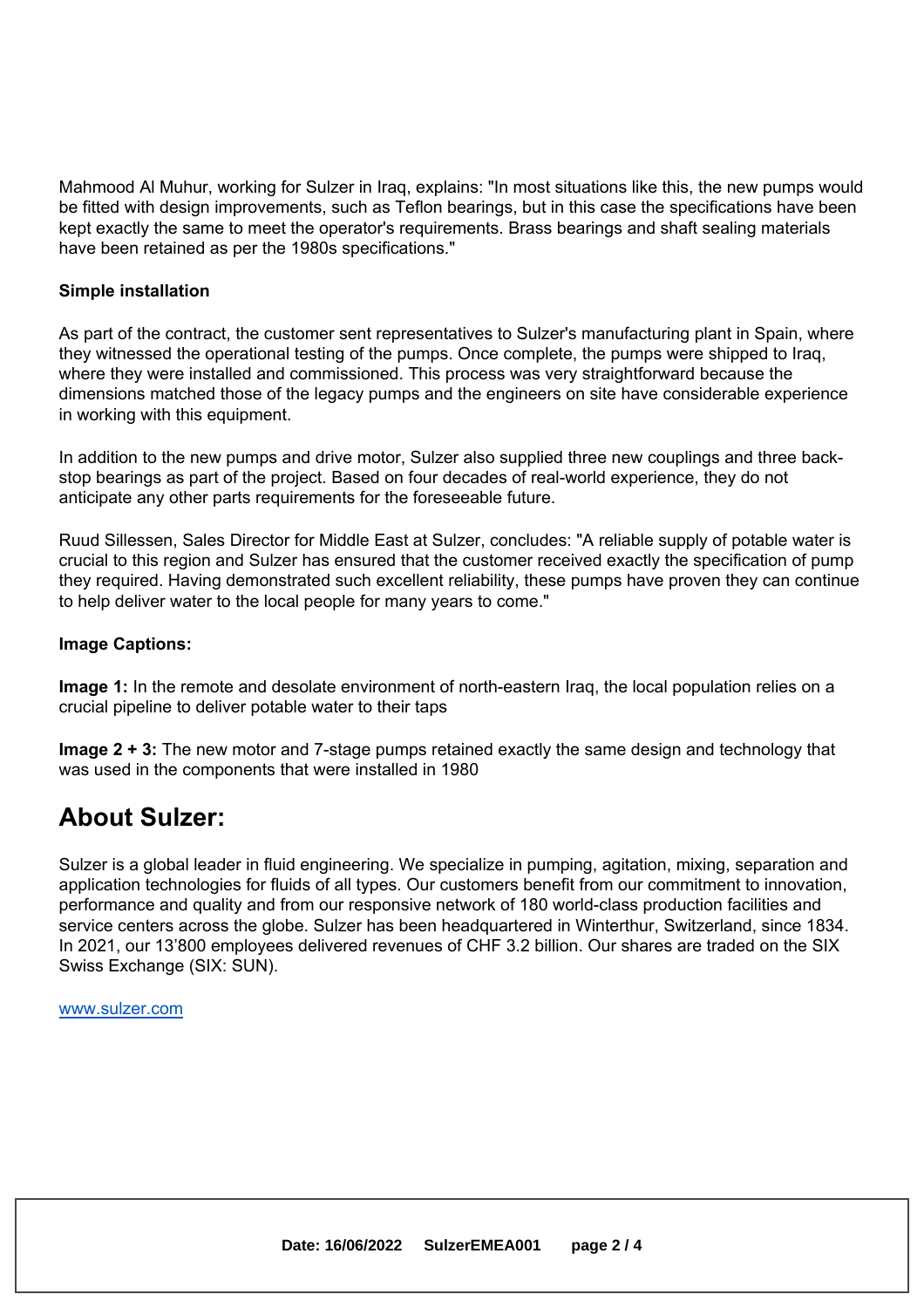The image(s) distributed with this press release may only be used to accompany this copy, and are subject to copyright. Please contact DMA Europa if you wish to license the image for further use.